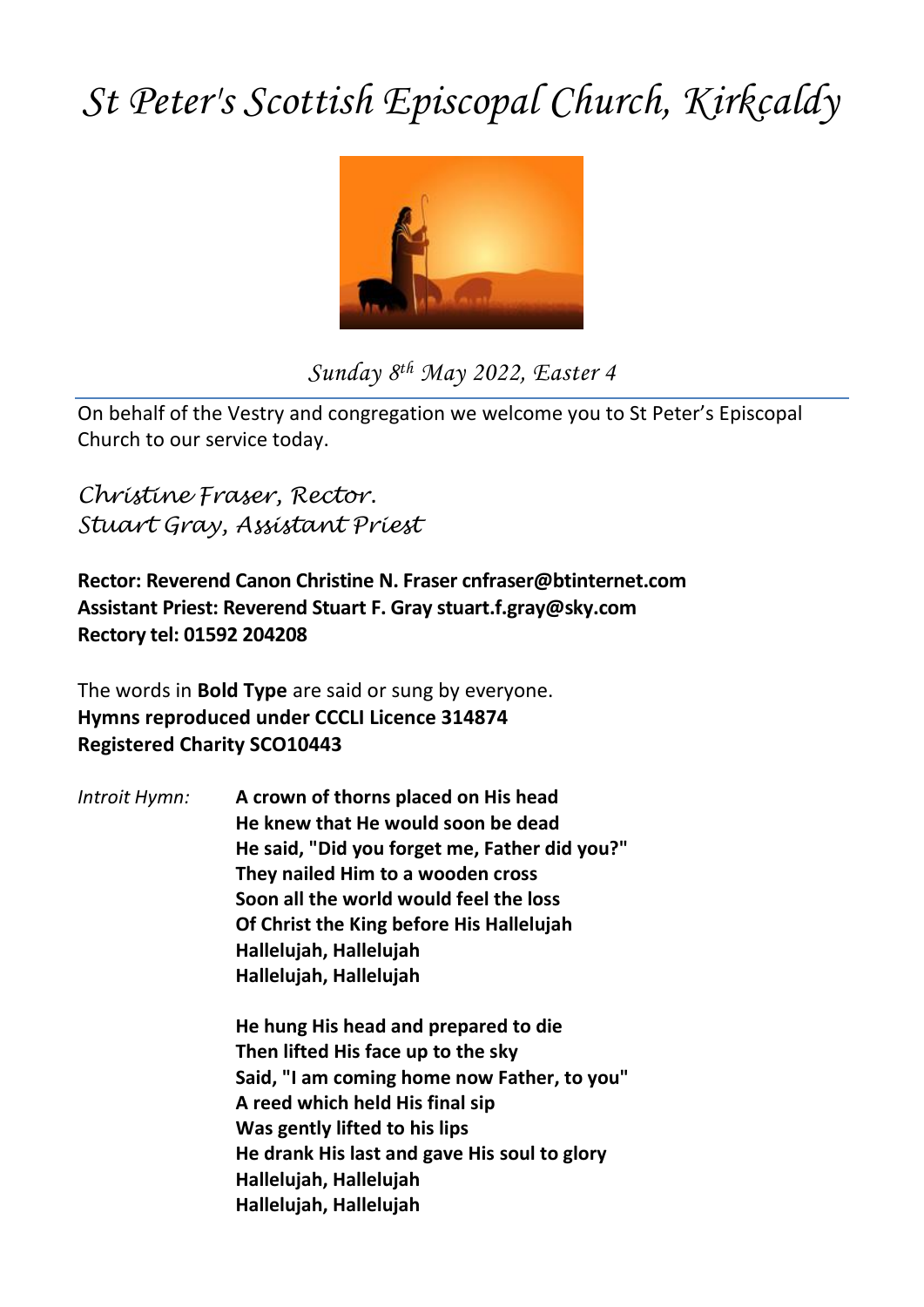**The soldier who had used his sword To pierce the body of our Lord Said, "Truly, this was Jesus Christ our Savior" He looked with fear upon his sword Then turned to face his Christ and Lord Fell to his knees crying Hallelujah Hallelujah, Hallelujah Hallelujah, Hallelujah**

**Took from his head the thorny crown And wrapped him in a linen gown Then laid him down to rest inside the tomb The holes in his hands, his feet and side Now in our hearts we know he died To save us from ourselves, oh Hallelujah Hallelujah, Hallelujah Hallelujah, Hallelujah**

**Three days went by, again they came To move the stone, to bless the slain With oil and spice anointing Hallelujah But as they went to move the stone They saw that they were not alone For Jesus Christ has risen, Hallelujah Hallelujah, Hallelujah, Hallelujah, Hallelujah Hallelujah, Hallelujah, Hallelujah, Hallelujah**

#### **Songwriters: Leonard Cohen. Kelley Mooney**

| Collect:      | O God of peace, who brought again from the dead our Lord<br>Jesus Christ, that great shepherd of the sheep, by the blood of<br>the eternal covenant, make us perfect in every good work to<br>do your will, and work in us that which is well-pleasing in your<br>sight; through Jesus Christ our Lord, who lives and reigns with<br>you and the Holy Spirit, one God, now and for ever. Amen                        |
|---------------|----------------------------------------------------------------------------------------------------------------------------------------------------------------------------------------------------------------------------------------------------------------------------------------------------------------------------------------------------------------------------------------------------------------------|
| Collect (SPB) | Almighty God who shewest to them that be in error the light<br>of thy truth, to the intent that they may return into the way of<br>righteousness; Grant unto all them that are admitted into the<br>fellowship of Christ's religion, that they may eschew those<br>things that are contrary to their profession, and follow all such<br>things as are agreeable to the same; through our Lord Jesus<br>Christ. Amen. |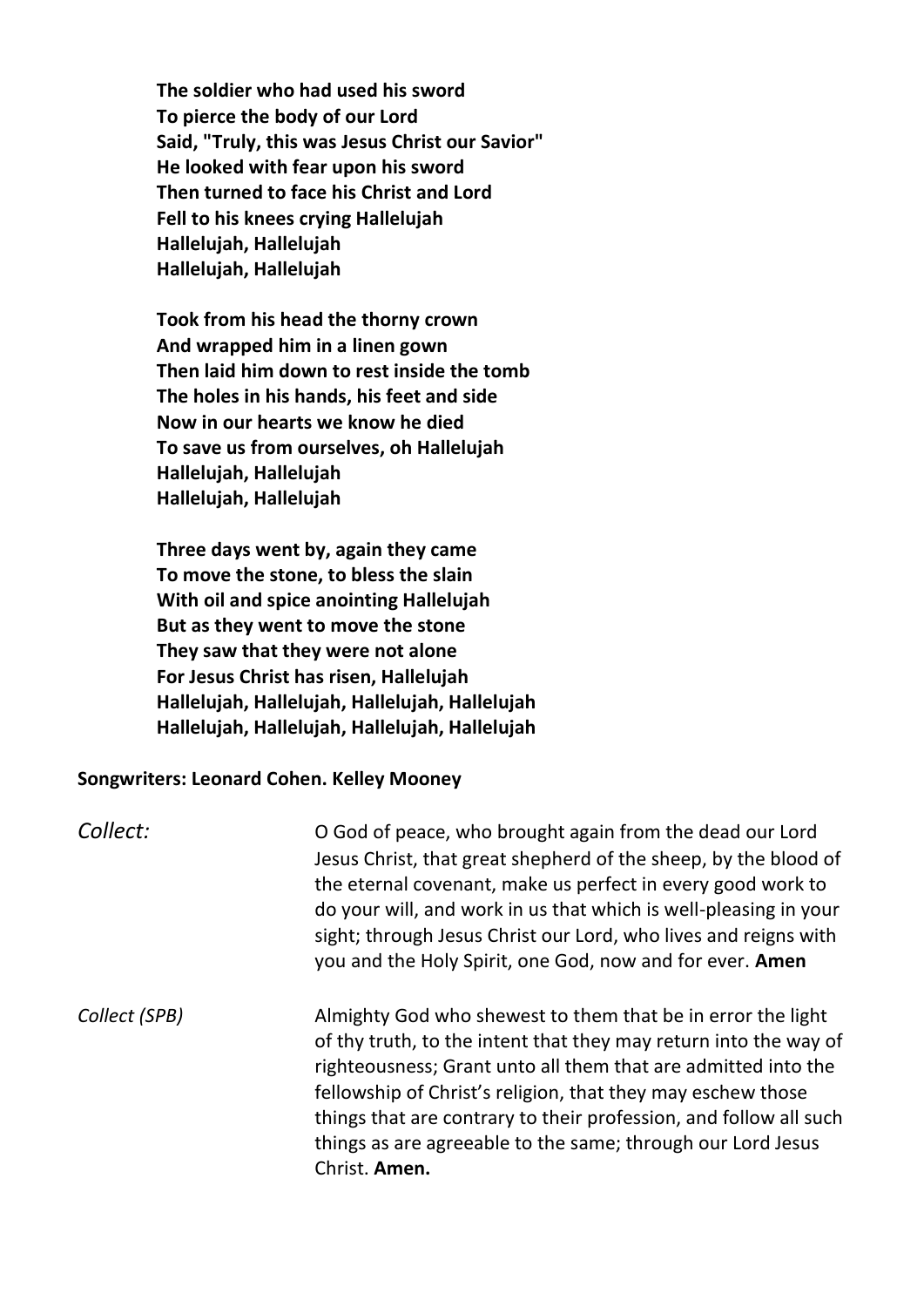| Readings:               | The Old Testament Reading and the New Testament Reading are read<br>by a member of the Readers Group |                                                                                                                                                                                                                                                                                                                                                                                                          |  |  |
|-------------------------|------------------------------------------------------------------------------------------------------|----------------------------------------------------------------------------------------------------------------------------------------------------------------------------------------------------------------------------------------------------------------------------------------------------------------------------------------------------------------------------------------------------------|--|--|
| First reading:          |                                                                                                      | (Page 160) Acts 9. 36-43<br>(SPB 1 St Peter 2.11)                                                                                                                                                                                                                                                                                                                                                        |  |  |
| Psalm:                  | 459                                                                                                  | The Lord's my shepherd                                                                                                                                                                                                                                                                                                                                                                                   |  |  |
| Second reading:         |                                                                                                      | (Page 317) Revelation 7.9-17                                                                                                                                                                                                                                                                                                                                                                             |  |  |
| Gradual hymn:           | <b>SP52</b>                                                                                          | Seek ye first the kingdom of God                                                                                                                                                                                                                                                                                                                                                                         |  |  |
| Gospel acclamation:     |                                                                                                      | Alleluia! Alleluia! I am the good shepherd, says the Lord;<br>I know my own sheep and my own know me. Alleluia!                                                                                                                                                                                                                                                                                          |  |  |
| Gospel:                 |                                                                                                      | (Page 131) John 10.22-30<br>(SPB St John 16.16)                                                                                                                                                                                                                                                                                                                                                          |  |  |
| Sermon:                 |                                                                                                      | The Revd Stuart Gray                                                                                                                                                                                                                                                                                                                                                                                     |  |  |
| Intercessions:          |                                                                                                      | Composed and prayed on behalf of the congregation by a<br>member of the Intercessors Group                                                                                                                                                                                                                                                                                                               |  |  |
| Peace:                  |                                                                                                      | A sign of the peace is exchanged.                                                                                                                                                                                                                                                                                                                                                                        |  |  |
| Offertory hymn:         | 285                                                                                                  | For the beauty of the earth (John Rutter version)                                                                                                                                                                                                                                                                                                                                                        |  |  |
| Communion hymn:         |                                                                                                      | Gabriel's Oboe (Instrumental)                                                                                                                                                                                                                                                                                                                                                                            |  |  |
| Prayer after Communion: |                                                                                                      | God of steadfast love, watch over the Church redeemed by<br>the blood of your Son. May we who share in these holy<br>mysteries come safely to your eternal kingdom, where there<br>is one flock and one shepherd. We ask this in the name of<br>Jesus Christ the risen Lord. Amen                                                                                                                        |  |  |
| Blessing:               |                                                                                                      | The God of peace, who brought again from the dead our Lord<br>Jesus, that great shepherd of the sheep, through the blood of<br>the eternal covenant, make you perfect in every good work to<br>do his will, working in you that which is well-pleasing in his<br>sight; and the blessing of God almighty, the Father, the Son,<br>and the Holy Spirit, be among you and remain with you<br>always. Amen. |  |  |
| Recessional hymn:       | SP66                                                                                                 | Will you come and follow me?                                                                                                                                                                                                                                                                                                                                                                             |  |  |